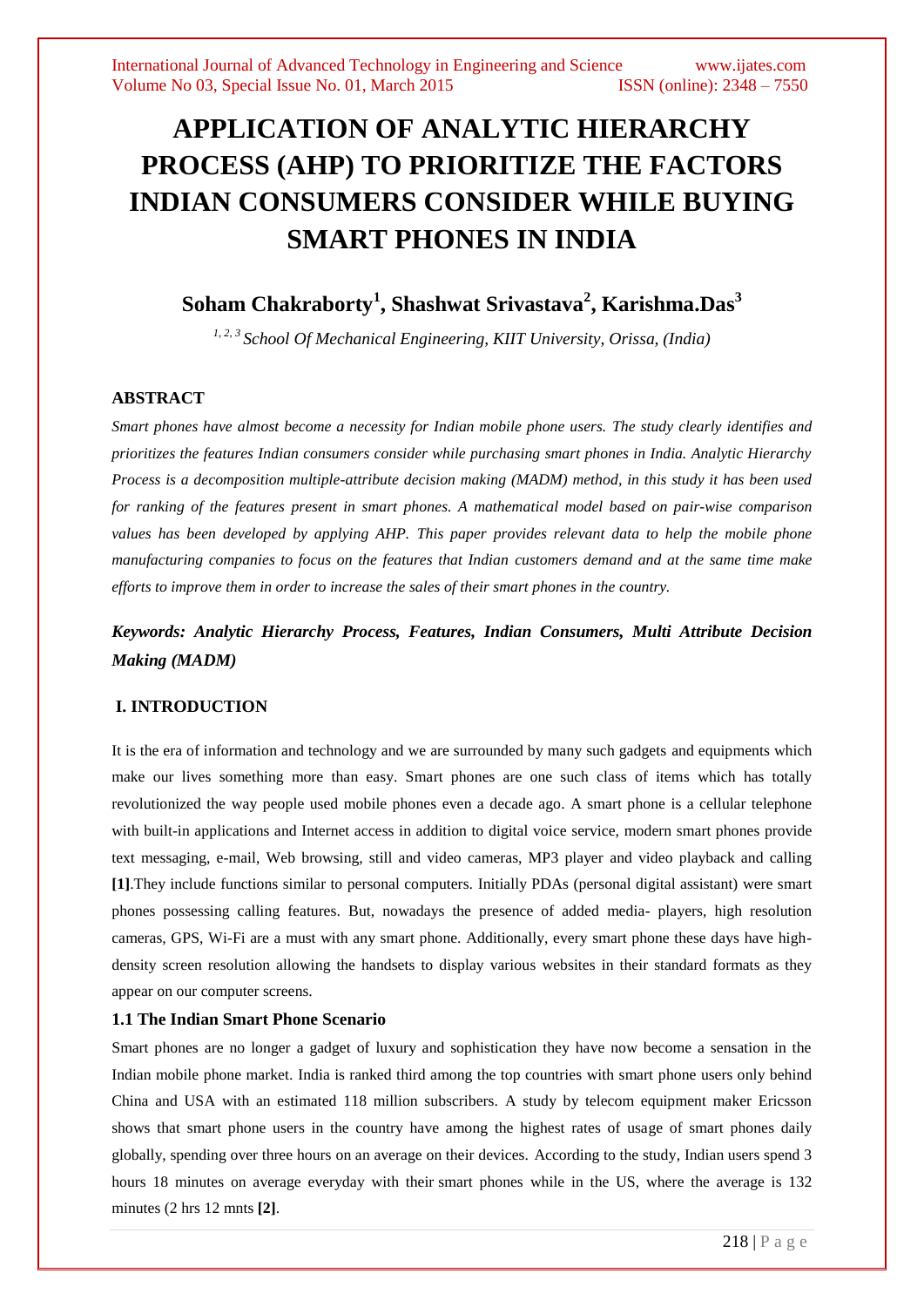Analytic Hierarchy Process is a decomposition multiple-attribute decision making (MADM) method. It is a method that can represent human decision making process and help in the achievement of better judgments based on hierarchy, pair-wise comparisons, judgment scales, allocation of criteria weights and selection of the best alternative from a finite number of variants by calculation of their utility functions. Subsequently, there has been a growth of applications and mathematical development to this methodology. The developments were focused on different parts of the method.

#### **II. AIM OF THE RESEARCH**

In this study we try to prioritize the factors the Indian consumers consider while purchasing smart phones. The Analytic Hierarchy Process (AHP) methodology has been used to determine the factors which play the most influencial role for Indian customers while buying smart phones. AHP is a mathematical and psychological decision making technique developed by T.L.Satty in the 1970s and has been widely studied and refined since then. The BPMSG AHP priority calculator online tool was used for obtaining preferences on criteria and alternatives for the determination of the relative priority of factors for smart phones in the Indian scenario.

#### **III. REVIEW OF EXISTING LITERATURE**

#### **3.1 Smart phones**

Hsiao and Chen did an empirical study on Smart phone demand and on the relationships between phone handset, Internet access, and mobile services, Their study explored the smart phone demand by emphasizing the differences between the three demand dimensions: (1) mobile or smart phone handset, (2) subscription to the 2G/3G network, and (3) mobile services, and then examined the relationship between them, and the effect of users' demographic characteristics on these three dimensions as well, by an empirical study in Taiwan **[3]**. Tseng and Lo in their study mentioned that the characteristics of the mobile/smart phone handset industry is multi-faceted; e.g., rapidly evolving nature with short product life-cycles **[4]**. Economides and Grousopoulou found that students tend to consider the following features important: battery life, mp3 player, video camera, photo camera, storage memory, Bluetooth, design and elegance, clock, calendar, organizer and reminder, while most of the respondents in their study do not consider the following important: touch screen, voice commands, chat, teleconference, encryption and cryptography, common use of files, printing **[5]**. Malviya et al. evaluated the factors influencing consumer's purchase decision towards smart phones in Indore. Using the confirmatory factor analysis model they concluded that people in Indore were buying Smart phones irrespective of its prices**[6]**. Lay-Yee et al. studied the factors affecting smart phone purchase decision among Malaysian generation Y **[7]**.

#### **3.2 Analytic Hierarchy Process (AHP)**

Dožić and Kalić applied AHP for aircraft selection process. By consideration of the selected criteria (aircraft seat capacity, aircraft price, total baggage, MTOW, payment conditions and CASM), various aspects of aircraft purchasing were covered, allowing airline's planner to choose the right aircraft from the set of alternatives. Their study showed that the AHP can be successfully used as a support tool in the decision making process related to aircraft selection problem, regarding criteria defined in their research **[8]**. Franek and Kresta in their research investigated the application and characteristics of different judgment scales developed by scholars for use in AHP. Results and their comparison showed that judgement scales played a significant role in AHP decision making **[9]**. Zuo et al. researched on the current situation of peasant-workers in construction industry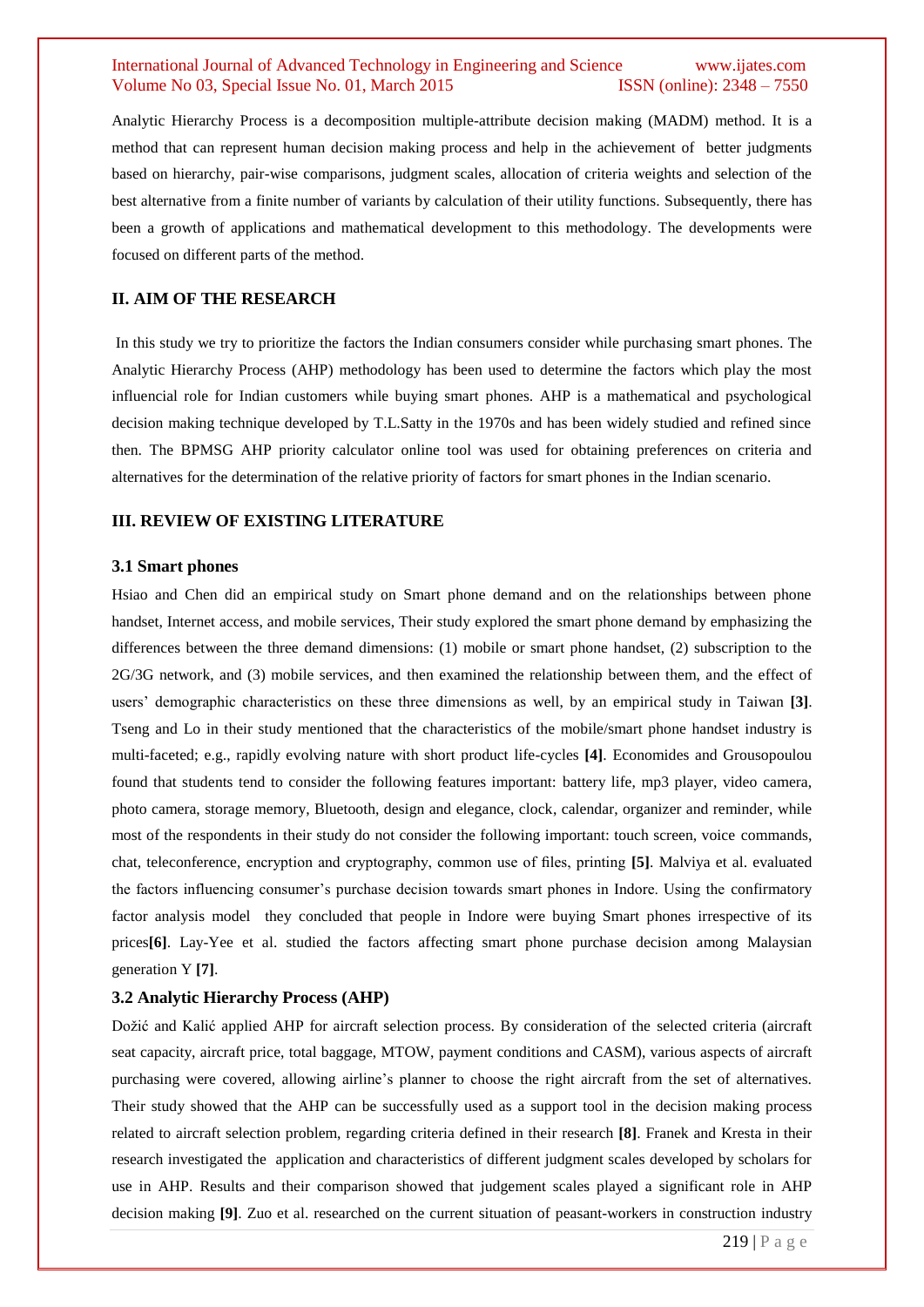based on AHP. They concluded that the whole level of the peasant-workers' living was on the poor level. The indexes of the physiological need, the security need and the social need weighed high but obtained low scores. The indexes of the respected need and the self-realization need weighed low, but the comprehensive scores of the five indexes had no obvious difference, that means the peasant-workers in construction industry not only had physiological, security and social needs, but also had respected and self-actualization needs **[10]**.

Wang and Pan researched on the influence factors of Wuhan Housing Industry based on the AHP. They concluded that Government, enterprise, consumer and market were the key four factors of housing industrialization development in Wuhan through analysis and investigation and additionally they established an AHP structure model of influence factors to decide which factor was the most important one **[11]**. Tyagi et al. analysed the e-SCM performance by a hybrid approach using AHP-TOPSIS. Their research showed that the criteria 'improvement in production efficiency' and 'on time delivery' achieved higher priority weights **[12**]. Lijuan and Shinan made use of the approach of AHP for human factors analysis in the Aircraft Icing Accident.**[13]**. Khanmohammadi and Rezaeiahari did an AHP based classification of algorithm selection for clinical decision support system. In their study, a meta-learning algorithm was proposed to choose a machine learning classification algorithm that could be used for the development of CDSS **[14]**. Podgórski in his study demonstrated an AHP based study for selection of leading key performance indicators measuring operational performance of OSH management system. His paper presented a concept of making use of operationally focused minimum set of key performance indicators assigned to individual OSH MS components **[15]**.

#### **IV. PROBLEM DESCRIPTION**

Indian customers are very much choosy when it comes to purchasing smart phones. They are driven by a variety of factors starting from pricing, promotions and advertisements, durability, configuration, battery life, storage, camera resolution, connectivity options which are considered as the criteria in this study. The alternatives considered for this study are the affordability, design, brand, operating system (like Android, IOs, Windows etc.), functionality and user experience. Considering the selected criteria and the alternatives the analytical hierarchy process (AHP) has been applied.

#### **V. METHODOLOGY OF RESEARCH**

The study initiated by the identification of criteria and alternatives for the features Indian customers consider while purchasing Smart phones and selection of appropriate MADM methods. Depending upon the decision maker's inputs, the criteria weights were computed using the Analytic Hierarchy Process and additionally further computations were done to prioritize the factors while purchasing smart phones in the country. AHP is a Multi Attribute Decision Making technique and it is designed to incorporate tangible as well as intangible factors especially where the judgments are subjective for different individuals constitute an important part of decision making. A five step process is used in AHP to solve decision problems.

Analytic Hierarchy Process is a mathematical and psychological tool for the systematic analysis of expert opinions. Consultation with more experts helps avoid bias which may be found while considering the judgments of a single expert. The decision making for this study included people from all age groups who possess smart phones as well as from industry experts of the mobile phone sector . For the survey, Importance scale from 9 being Extremely Important to 1 being Equally Important was used to obtain the judgments. After building the matrix it becomes possible to compute the priority vector. Comparison between the elements based upon a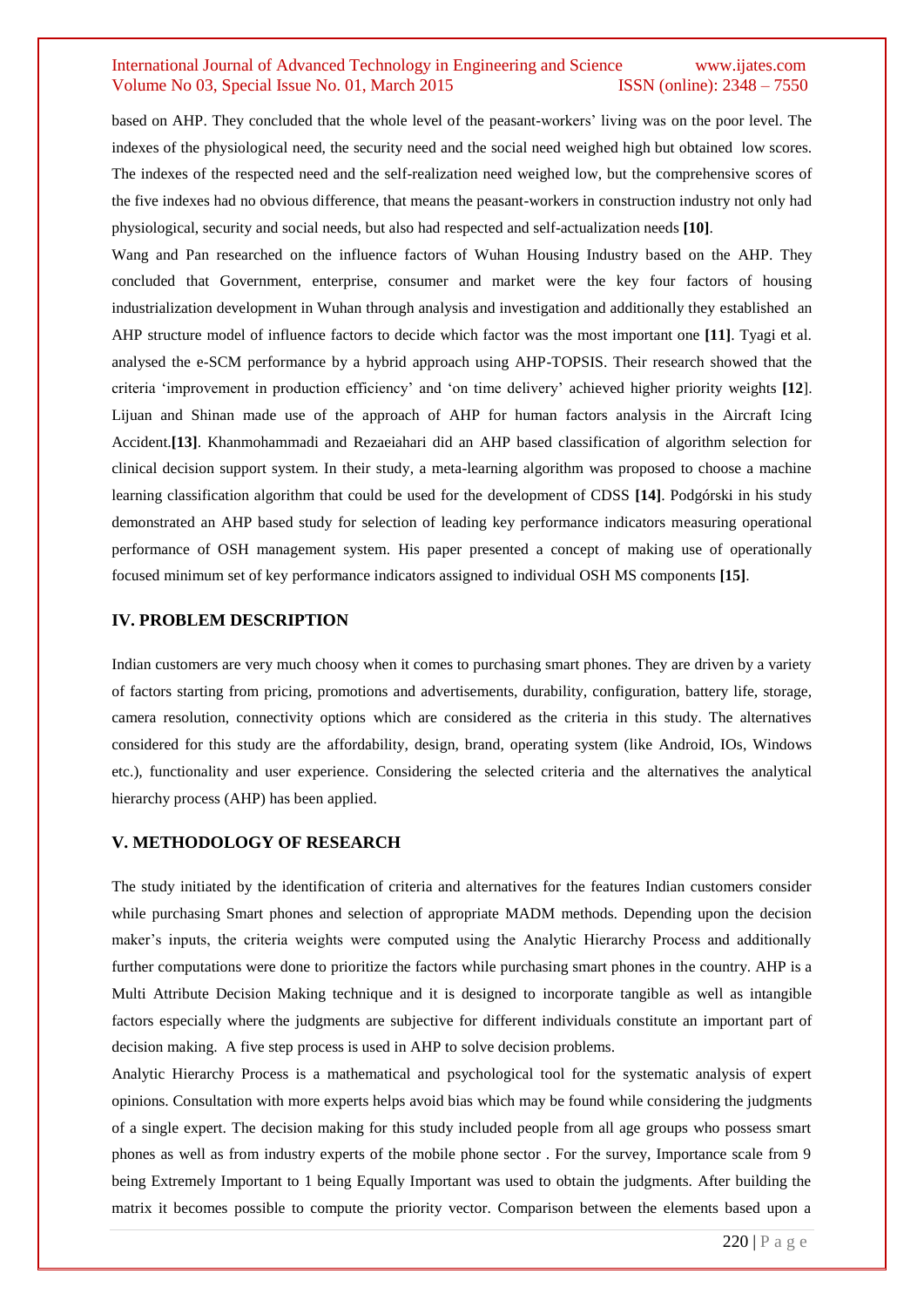single entity for building the pairwise comparison matrices for the criteria with the pairwise comparison matrix for the alternatives helps in the computation of global and local priorities as well as ranking of the alternatives. The calculation of priorities from pairwise comparison matrices can be done in different ways which include: (a) eigenvector method ; (b) geometric mean method ; (c) arithmetic average method



**Figure 1 Methodology of Research** 

In this research we have used the eigenvector method proposed by Saaty(1980), according to whom the priority estimation of elements can be done by finding the principal eigen vector *w* of any matrix *M*,  $Mw = \lambda_{\text{max}}w$ , where  $\lambda_{\text{max}}$  is the maximum eigenvalue of matrix *M*. After nomalising vector *w*, it becomes the vector of priorities of elements. During building of each of pairwise comparison matrices involved in the decision making process, calculation of Consistency Ratio is necessary to check for consistency which is the ratio of Consistency Index (CI) and Random Index (RI).

Consistency Index = 
$$
\frac{\lambda_{\text{max}} - n}{n-1}
$$
 (1)  
Consistency Ratio =  $\frac{ct}{n!}$  (2)

The BPMSG AHP priority calculator online tool helped in obtaining the preferences on criteria and alternatives from the data collected for this study as well as the principal eigen value.

#### **5.1 Questionnaire Design and Survey**

In case of purchase of smart phones, pricing, durability, battery life, promotions and advertisements, camera resolution, configuration, storage and connectivity options are the main criteria which influence the features which customers consider while buying any smart phone in India. Thus the research objective is to prioritize the features related to smart phones while purchasing them from the Indian scenario. A country wide survey was conducted which included people from all age groups as well as industry experts from various mobile phone manufacturers. The medium of data collection was from online surveys and email, telephonic conversations, interview with company officials. The questionnaires was distributed among 2000 people nationwide from which 1981 positive responses were received which converted to percentage value comes to 99.05%. A successful survey is only possible when the questions are kept simple and to the point. This helps in the achieving valid, relevant and reliable data. Some of the sample questions have been tabulated below.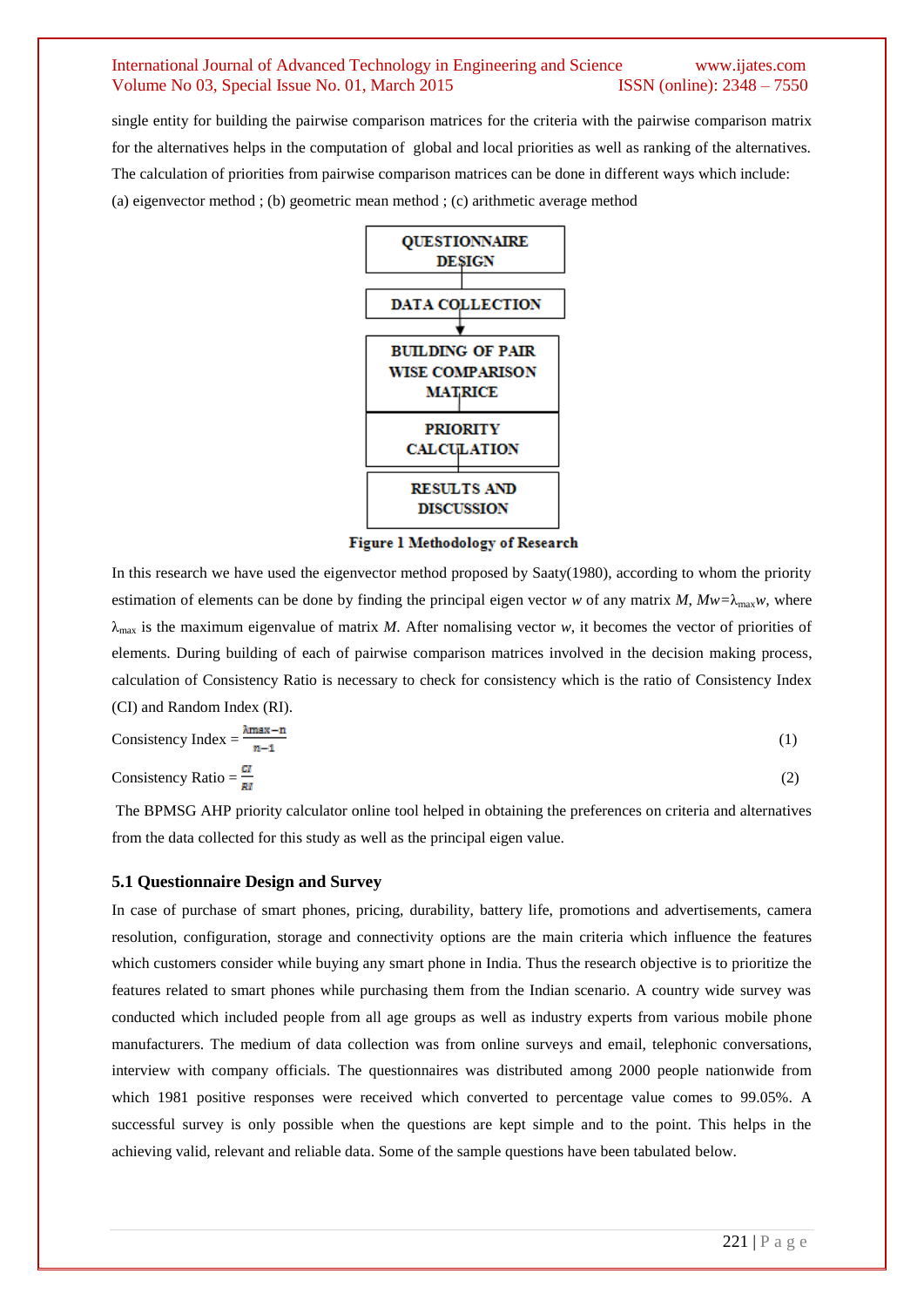# International Journal of Advanced Technology in Engineering and Science www.ijates.com Volume No 03, Special Issue No. 01, March 2015 **ISSN** (online): 2348 – 7550 Volume No 03, Special Issue No. 01, March 2015

| <b>S.NO.</b> | SAMPLE QUESTIONS                       |  |  |  |
|--------------|----------------------------------------|--|--|--|
|              | Smart phone should be Durable          |  |  |  |
|              | Battery-life has significance          |  |  |  |
|              | Pricing is considered while purchasing |  |  |  |
|              | Camera resolution should be high       |  |  |  |

#### **Table 1 Sample Questionnaires**

1: Equal Importance ; 3: Moderate Importance ; 5: Strong Importance ; 7: Very Strong Importance

9: Extreme Importance ; (2,4,6,8 are the values in between)

#### **5.2 Establishment of the AHP Structure System**



Figure 2. Hierarchial Structure

# **NOMENCLATURE OF CRITERIA & ALTERNATIVES**

|                | <b>CRITERIA</b>                      |
|----------------|--------------------------------------|
| C1             | <b>DURABILITY</b>                    |
| C <sub>2</sub> | <b>PRICING</b>                       |
| C <sub>3</sub> | <b>ADVERTISEMENTS AND PROMOTIONS</b> |
| C <sub>4</sub> | <b>BATTERY LIFE</b>                  |
| C <sub>5</sub> | <b>STORAGE</b>                       |
| C6             | <b>CAMERA RESOLUTION</b>             |
| C7             | <b>CONNECTIVITY OPTIONS</b>          |
| C8             | <b>CONFIGURATION</b>                 |
|                | <b>ALTERNATIVES</b>                  |
| A1             | <b>AFFORDABILITY</b>                 |
| A2             | <b>DESIGN</b>                        |
| A3             | <b>BRAND</b>                         |
| AA             | <b>OPERATING SYSTEM</b>              |
| A <sub>5</sub> | <b>FUNCTIONALITY</b>                 |
| A6             | <b>USER EXPERIENCE</b>               |

**Table 2 Nomenclature Used In The Hierarchial Structure.**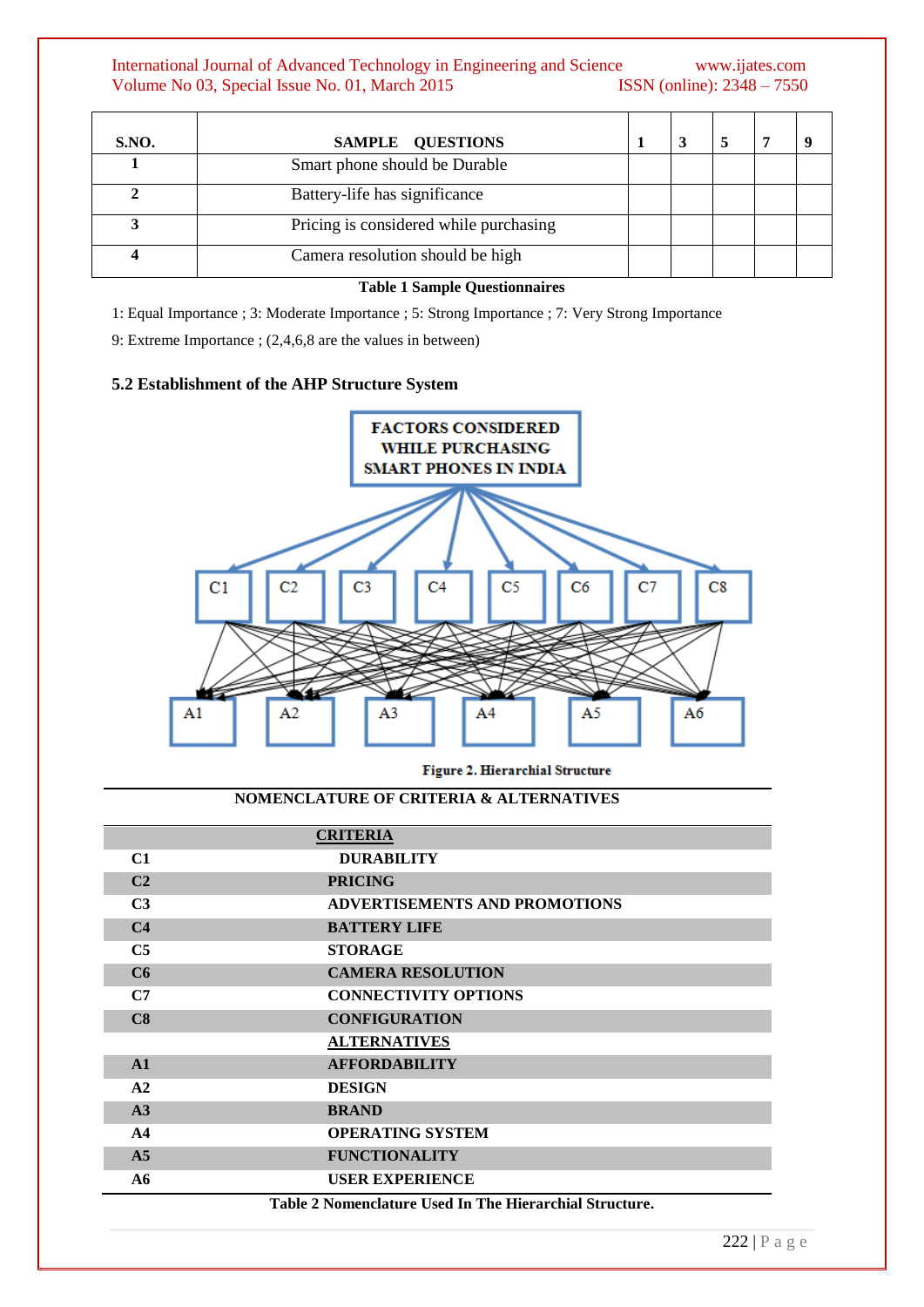# **VI. RESULTS**

# **6.1 Pairwise Comparison of Criteria**

|                                              | $\boldsymbol{n}$ | 1              | $\overline{2}$ | $\mathbf{3}$ | $\overline{\mathbf{4}}$ | 5            | 6              | 7                                                                 | 8            | 9    | 10           |                 |
|----------------------------------------------|------------------|----------------|----------------|--------------|-------------------------|--------------|----------------|-------------------------------------------------------------------|--------------|------|--------------|-----------------|
|                                              | RI               | 0.00           | 0.00           | 0.58         | 0.90                    | 1.12         | 1.24           | 1.32                                                              | 1.41         | 1.45 | 1.49         |                 |
|                                              |                  |                |                |              |                         |              |                | Table 3. Random Inconsistency Index (RI) (Saaty 1980, Saaty 1990) |              |      |              |                 |
| Criteria                                     | C1               | C <sub>2</sub> | C <sub>3</sub> |              | C <sub>4</sub>          |              | C <sub>5</sub> | C6                                                                |              | C7   | C8           | <b>Priority</b> |
|                                              |                  |                |                |              |                         |              |                |                                                                   |              |      |              | <b>Vector</b>   |
| C1                                           | $\mathbf{1}$     | 5.00           |                | 8.00         | 1.00                    |              | 3.00           | 0.20                                                              |              | 5.00 | 0.41         | 0.124           |
| C <sub>2</sub>                               | 0.20             | $\mathbf{1}$   |                | 4.00         | 0.33                    |              | 2.00           | 0.20                                                              |              | 2.00 | 0.71         | 0.054           |
| C <sub>3</sub>                               | 0.12             | 0.25           | $\mathbf{1}$   |              | 0.25                    |              | 0.50           | 0.14                                                              |              | 1.00 | 0.12         | 0.024           |
| C <sub>4</sub>                               | 1.00             | 3.00           |                | 4.00         | $\mathbf{1}$            |              | 2.00           | 0.25                                                              |              | 6.00 | 0.20         | 0.099           |
| C <sub>5</sub>                               | 0.33             | 0.50           |                | 2.00         | 0.50                    | $\mathbf{1}$ |                | 0.33                                                              |              | 4.00 | 0.17         | 0.053           |
| C6                                           | 5.00             | 5.00           |                | 7.00         | 4.00                    |              | 3.00           | $\mathbf{1}$                                                      |              | 6.00 | 0.33         | 0.238           |
| C7                                           | 0.20             | 0.50           |                | 1.00         | 0.17                    |              | 0.25           | 0.17                                                              | $\mathbf{1}$ |      | 0.17         | 0.026           |
| C8                                           | 7.00             | 6.00           |                | 8.00         | 5.00                    |              | 6.00           | 3.00                                                              |              | 6.00 | $\mathbf{1}$ | 0.386           |
| <b>Table 4. Decision Matrix for Criteria</b> |                  |                |                |              |                         |              |                |                                                                   |              |      |              |                 |
| $\lambda$ max = 8.878                        |                  |                |                | $CR = 0.09$  |                         |              |                |                                                                   | $CI = 0.125$ |      |              |                 |

| <b>Alternative</b> | ${\bf A1}$ | A2   | A3   | $\mathbf{A4}$ | A <sub>5</sub> | A6   | <b>Priority</b><br>vector |
|--------------------|------------|------|------|---------------|----------------|------|---------------------------|
| ${\bf A1}$         |            | 0.33 | 0.17 | 4.00          | 1.00           | 4.00 | 0.101                     |
| A2                 | 3.00       |      | 1.00 | 8.00          | 3.00           | 9.00 | 0.301                     |
| A3                 | 6.00       | 1.00 |      | 8.00          | 6.00           | 9.00 | 0.401                     |
| A <sub>4</sub>     | 0.25       | 0.12 | 0.12 |               | 0.17           | 2.00 | 0.035                     |
| A <sub>5</sub>     | 1.00       | 0.33 | 0.17 | 6.00          |                | 8.00 | 0.128                     |
| A6                 | 0.25       | 0.11 | 0.11 | 0.50          | 0.12           |      | 0.026                     |

**Table 5. Decision Matrix for Alternatives with respect to Durability**

| $CR = 0.055$ | $CI = 0.069$ |
|--------------|--------------|

| <b>Alternative</b> | ${\bf A1}$ | A2   | A3   | A <sub>4</sub> | A <sub>5</sub> | A6   | <b>Priority</b> |
|--------------------|------------|------|------|----------------|----------------|------|-----------------|
|                    |            |      |      |                |                |      | vector          |
| ${\bf A1}$         |            | 6.00 | 0.33 | 3.00           | 4.00           | 7.00 | 0.0245          |
| A2                 | 0.17       | 1    | 0.17 | 0.50           | 0.14           | 1.00 | 0.038           |
| A3                 | 3.00       | 6.00 | 1    | 8.00           | 6.00           | 9.00 | 0.479           |
| $\mathbf{A4}$      | 0.33       | 2.00 | 0.12 | 1              | 1.00           | 3.00 | 0.079           |
| A <sub>5</sub>     | 0.25       | 7.00 | 0.17 | 1.00           |                | 7.00 | 0.127           |
| A6                 | 0.14       | 1.00 | 0.11 | 0.33           | 0.14           |      | 0.031           |

**Table 6. Decision Matrix For Alternatives With Respect To Pricing**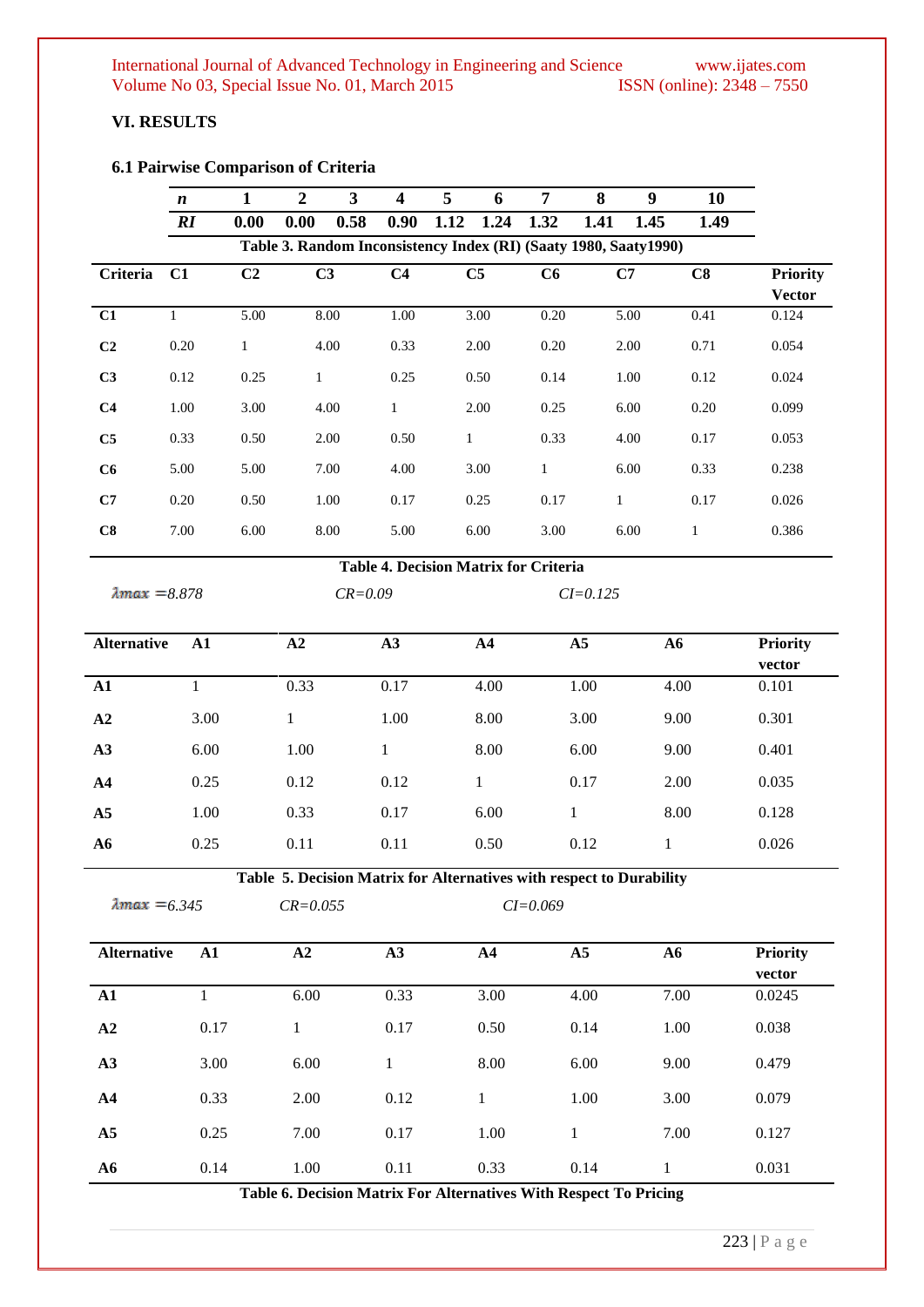International Journal of Advanced Technology in Engineering and Science www.ijates.com Volume No 03, Special Issue No. 01, March 2015 ISSN (online): 2348 – 7550 Volume No 03, Special Issue No. 01, March 2015

| <b>Alternative</b> | ${\bf A1}$ | A2   | A3   | A <sub>4</sub> | A5   | A6   | <b>Priority</b> |
|--------------------|------------|------|------|----------------|------|------|-----------------|
|                    |            |      |      |                |      |      | vector          |
| $\mathbf{A1}$      |            | 0.17 | 0.11 | 0.12.          | 0.11 | 0.33 | 0.023           |
| A2                 | 6.00       | 1    | 0.33 | 2.00           | 0.12 | 2.00 | 0.106           |
| A3                 | 9.00       | 3.00 | 1    | 4.00           | 0.50 | 7.00 | 0.272           |
| A <sub>4</sub>     | 8.00       | 0.50 | 0.25 | 1              | 0.17 | 3.00 | 0.097           |
| A <sub>5</sub>     | 9.00       | 8.00 | 2.00 | 6.00           | 1    | 6.00 | 0.453           |
| A6                 | 3.00       | 0.50 | 0.14 | 0.33           | 0.17 | 1    | 0.049           |

*6.517 CR=0.082 CI=0.1034*

**Table 7.Decision Matrix for Alternatives With Respect To Advertisement and Promotions**

| <b>Alternative</b>    | ${\bf A1}$ | A2           | A3   | A <sub>4</sub> | A <sub>5</sub> | A6   | <b>Priority</b> |
|-----------------------|------------|--------------|------|----------------|----------------|------|-----------------|
|                       |            |              |      |                |                |      | vector          |
| ${\bf A1}$            |            | 3.00         | 1.00 | 0.33           | 0.11           | 0.12 | 0.056           |
| A <sub>2</sub>        | 0.33       |              | 0.25 | 0.17           | 0.12           | 0.17 | 0.030           |
| A3                    | 1.00       | 4.00         |      | 1.00           | 0.14           | 0.20 | 0.081           |
| A <sub>4</sub>        | 3.00       | 6.00         | 1.00 | 1              | 0.33           | 0.50 | 0.135           |
| A <sub>5</sub>        | 9.00       | 8.00         | 7.00 | 3.00           |                | 1.00 | 0.382           |
| A6                    | 8.00       | 6.00         | 5.00 | 2.00           | 1.00           |      | 0.316           |
| $\lambda$ max = 6.465 |            | $CR = 0.074$ |      | $CI = 0.093$   |                |      |                 |

## **Table 8. Decision Matrix For Alternatives With Respect To Battery Life**

|      | e       |
|------|---------|
| лтах | $=6.32$ |

*6.326 CR=0.052 CI=0.0652*

| <b>Alternative</b> | - A1 | A2   | A3    | ${\bf A4}$ | A <sub>5</sub> | ${\bf A6}$ | <b>Priority</b> |
|--------------------|------|------|-------|------------|----------------|------------|-----------------|
|                    |      |      |       |            |                |            | vector          |
| ${\bf A1}$         |      | 8.00 | 0.500 | 4.00       | 0.25           | 3.00       | 0.158           |
| A2                 | 0.12 |      | 0.12  | 0.33       | 0.11           | 0.25       | 0.025           |
| A3                 | 2.00 | 8.00 |       | 8.00       | 0.25           | 2.00       | 0.221           |
| A <sub>4</sub>     | 0.25 | 3.00 | 0.12  | 1          | 0.14           | 1.00       | 0.052           |
| A <sub>5</sub>     | 4.00 | 9.00 | 4.00  | 7.00       |                | 6.00       | 0.471           |
| ${\bf A6}$         | 0.33 | 4.00 | 0.50  | 1.00       | 0.17           |            | 0.073           |

**Table 9. Decision Matrix for Alternatives with respect to Storage.**

*6.410 CR=0.065 CI=0.082*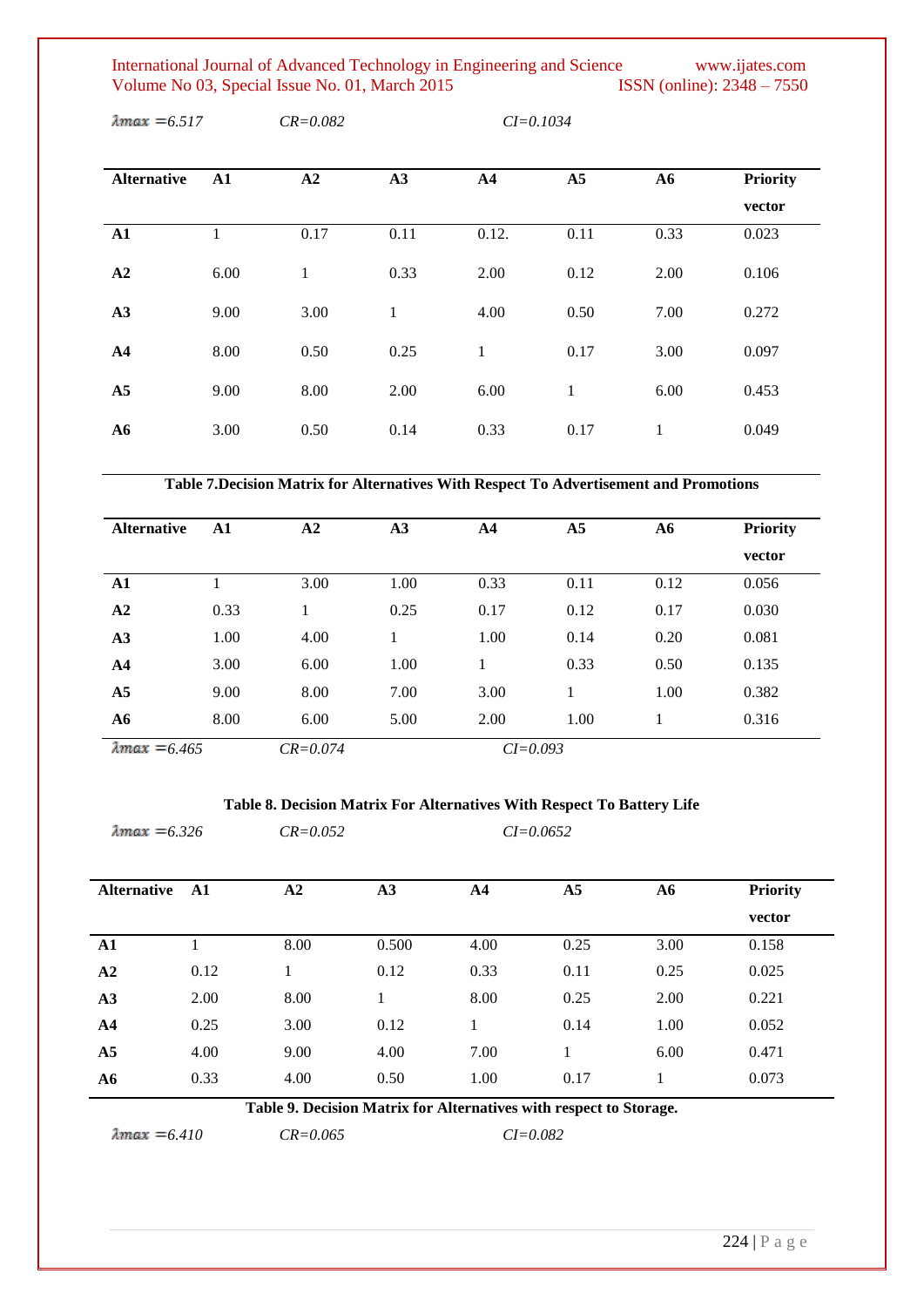International Journal of Advanced Technology in Engineering and Science www.ijates.com Volume No 03, Special Issue No. 01, March 2015 ISSN (online): 2348 – 7550 Volume No 03, Special Issue No. 01, March 2015

| <b>Alternative</b> | ${\bf A1}$ | A2   | A3   | A <sub>4</sub> | A <sub>5</sub> | ${\bf A6}$ | <b>Priority</b><br>vector |
|--------------------|------------|------|------|----------------|----------------|------------|---------------------------|
| ${\bf A1}$         |            | 4.00 | 0.50 | 0.50           | 8.00           | 7.00       | 0.232                     |
| A2                 | 0.25       |      | 0.12 | 0.14           | 2.00           | 1.00       | 0.052                     |
| A3                 | 2.00       | 8.00 |      | 0.50           | 5.00           | 2.00       | 0.256                     |
| $\mathbf{A}$ 4     | 2.00       | 7.00 | 2.00 | 1              | 6.00           | 6.00       | 0.359                     |
| A <sub>5</sub>     | 0.12       | 0.50 | 0.20 | 0.17           |                | 1.00       | 0.042                     |
| ${\bf A6}$         | 0.14       | 1.00 | 0.50 | 0.17           | 1.00           |            | 0.058                     |

**Table 10. Decision Matrix for Alternatives with respect to Camera resolution**

| <b>Alternative</b>    | A1   | A <sub>2</sub> | A3   | $\mathbf{A4}$ | A <sub>5</sub> | ${\bf A6}$ | <b>Priority</b> |
|-----------------------|------|----------------|------|---------------|----------------|------------|-----------------|
|                       |      |                |      |               |                |            | vector          |
| ${\bf A1}$            |      | 1.00           | 0.11 | 0.12          | 0.50           | 0.12       | 0.035           |
| A2                    | 1.00 | $\mathbf{1}$   | 0.12 | 0.12          | 0.50           | 0.25       | 0.043           |
| A3                    | 9.00 | 8.00           |      | 1.00          | 2.00           | 1.00       | 0.274           |
| $\mathbf{A4}$         | 8.00 | 8.00           | 1.00 | 1             | 3.00           | 0.50       | 0.262           |
| A <sub>5</sub>        | 2.00 | 2.00           | 0.50 | 0.33          | 1              | 0.50       | 0.101           |
| A6                    | 8.00 | 4.00           | 1.00 | 2.00          | 2.00           | 1          | 0.283           |
| $\lambda$ max = 6.408 |      | $CR = 0.065$   |      |               | $CI = 0.081$   |            |                 |

**Table 11. Decision Matrix for Alternatives with respect to Configuration**

*6.201 CR=0.0323 CI=0.0402*

| Œ |
|---|

| <b>Alternative</b> | $\mathbf{A1}$ | A2   | A3   | A <sub>4</sub> | A <sub>5</sub> | A6   | <b>Priority</b> |
|--------------------|---------------|------|------|----------------|----------------|------|-----------------|
|                    |               |      |      |                |                |      | vector          |
| $\mathbf{A1}$      |               | 7.00 | 1.00 | 2.00           | 0.11           | 2.00 | 0.122           |
| A2                 | 0.14          | 1    | 0.25 | 0.12           | 0.11           | 1.00 | 0.031           |
| A3                 | 1.00          | 4.00 |      | 1.00           | 0.11           | 2.00 | 0.093           |
| A <sub>4</sub>     | 0.50          | 8.00 | 1.00 | 1              | 0.12           | 1.00 | 0.096           |
| A <sub>5</sub>     | 9.00          | 9.00 | 9.00 | 8.00           | 1              | 7.00 | 0.601           |
| ${\bf A6}$         | 0.50          | 1.00 | 0.50 | 1.00           | 0.14           | 1    | 0.057           |
|                    |               |      |      |                |                |      |                 |

**Table 12. Decision Matrix for Alternatives with respect to Connectivity options**

*6.622 CR=0.099 CI=0.1244*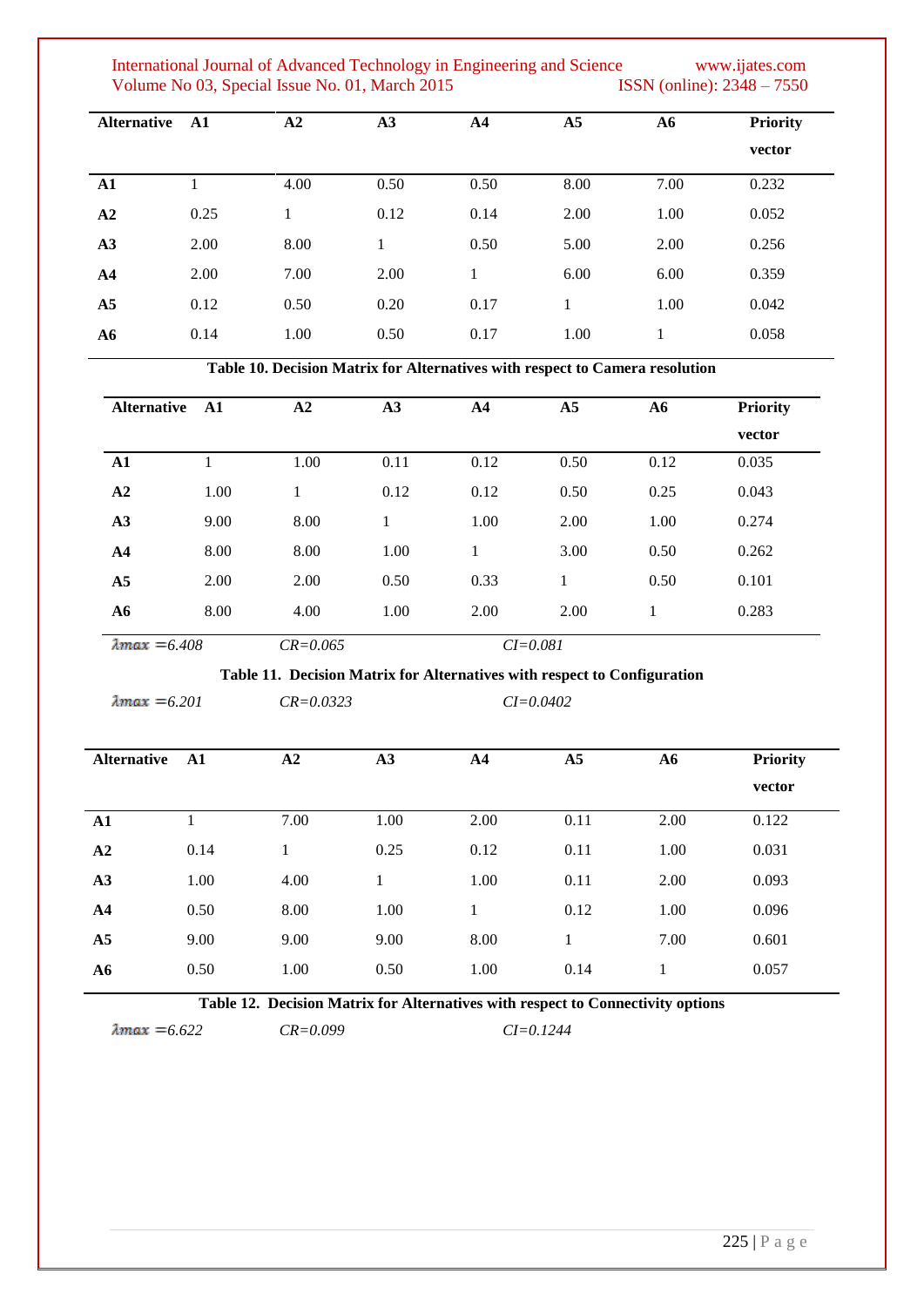|                                  | Durabili<br>ty | Pricin<br>g | Advertisem<br>and<br>ent<br>promotions | <b>Batter</b><br>y life | <b>Storage</b> | Camera<br>resolution | Connectivit<br>y options | Configuratio<br>$\mathbf n$ | Global<br><b>Priority</b><br>weights |
|----------------------------------|----------------|-------------|----------------------------------------|-------------------------|----------------|----------------------|--------------------------|-----------------------------|--------------------------------------|
|                                  |                |             |                                        |                         |                |                      |                          |                             |                                      |
|                                  | (0.124)        | (0.054)     | (0.024)                                | (0.099)                 | (0.053)        | (0.238)              | (0.026)                  | (0.386)                     |                                      |
| <b>Affordability</b>             | 0.101          | 0.0245      | 0.023                                  | 0.056                   | 0.158          | 0.232                | 0.122                    | 0.035                       | 0.1002                               |
| <b>Design</b>                    | 0.301          | 0.038       | 0.106                                  | 0.030                   | 0.025          | 0.052                | 0.031                    | 0.043                       | 0.0759                               |
| <b>Brand</b>                     | 0.401          | 0.479       | 0.272                                  | 0.081                   | 0.221          | 0.256                | 0.093                    | 0.274                       | 0.2709                               |
| <b>Operating</b><br>system       | 0.035          | 0.079       | 0.097                                  | 0.135                   | 0.052          | 0.359                | 0.096                    | 0.262                       | 0.2161                               |
| <b>Functionality</b>             | 0.128          | 0.127       | 0.453                                  | 0.382                   | 0.471          | 0.042                | 0.601                    | 0.101                       | 0.1609                               |
| <b>User</b><br><i>Evnorionce</i> | 0.026          | 0.031       | 0.049                                  | 0.316                   | 0.073          | 0.058                | 0.057                    | 0.283                       | 0.1657                               |

*Experience*

**Table 13 Global Priority Weights for Alternatives With Respect To the Chosen Criteria**

| <b>ALTERNATIVES</b>     | <b>GLOBAL</b><br><b>WEIGHTS</b> | <b>PRIORITY</b> | <b>RANKING</b>          |  |
|-------------------------|---------------------------------|-----------------|-------------------------|--|
| <b>Affordability</b>    | 0.1002                          |                 | 5                       |  |
| <b>Design</b>           | 0.0759                          |                 | 6                       |  |
| <b>Brand</b>            | 0.2709                          |                 | $\mathbf{1}$            |  |
| <b>Operating</b> system | 0.2161                          |                 | $\overline{2}$          |  |
| <b>Functionality</b>    | 0.1609                          |                 | $\overline{\mathbf{4}}$ |  |
| <b>User Experience</b>  | 0.1657                          |                 | $\overline{\mathbf{3}}$ |  |

# **Table 14 Ranking of Alternatives With Respect To Global Priority Weights Calculated VII. CONCLUSIONS AND SCOPE FOR FUTURE WORK**

Selection and prioritizing of features related to Smart phones in the Indian mobile phone market is a very important development which will help the companies to identify the specific features to cater to the needs of the Indian customers. India being third in the Smart phone users list globally certainly acts as a lucrative trading zone for the leading Smart phone producers in the world. Smart phones today have more than expected features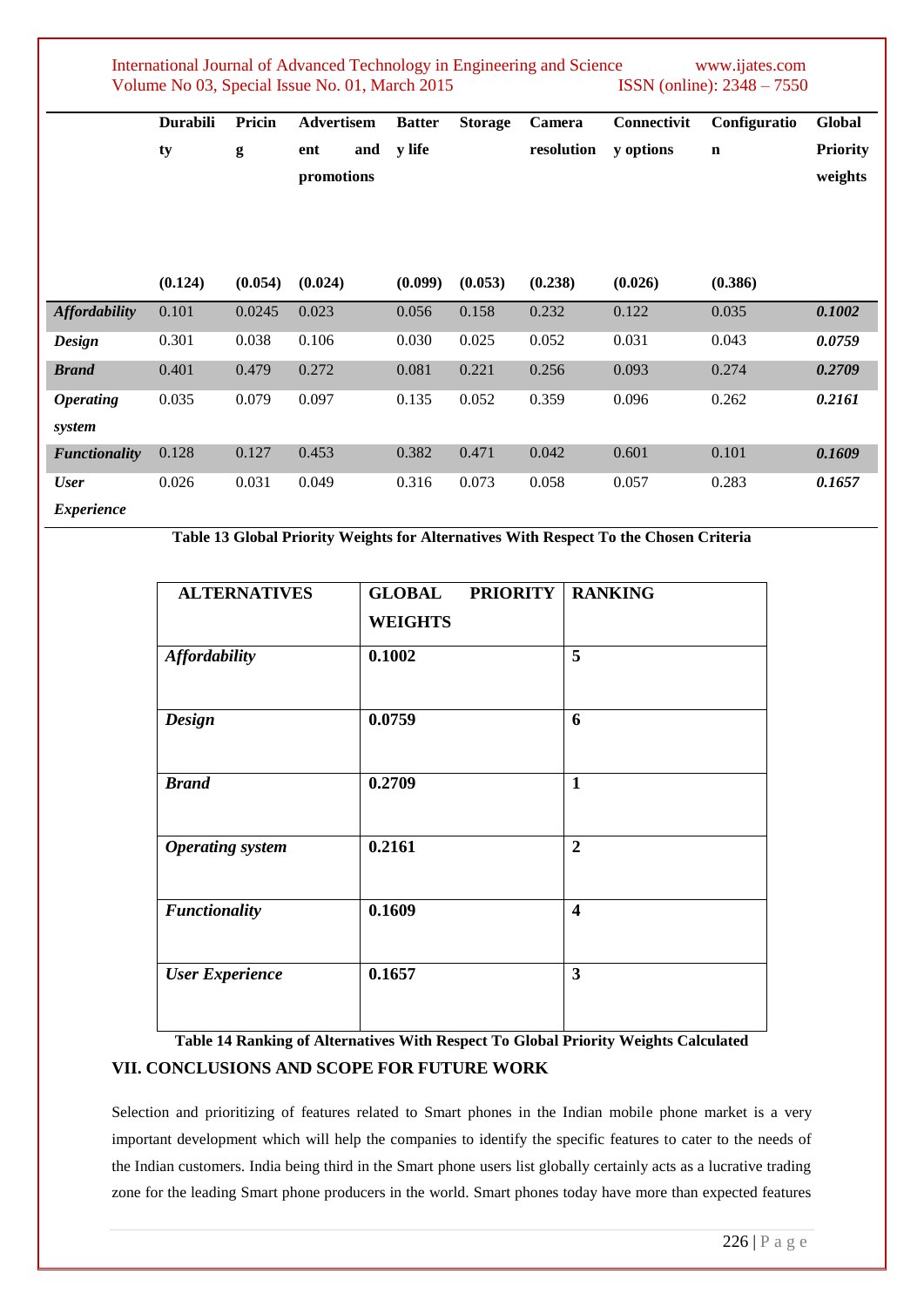to offer to the customers but what Indian customers want has been the main concern in this research. Thus it can be concluded that the feature which Indian customers consider while purchasing smart phones is the Brand of the Smart phones. It is followed by the Operating system such as Android, Windows, IOs, etc., and then comes User experience functionality and so on. The feature which least affects the buying decision of Indian Smart phone buyers is the Design of Smart phones compared to all these given features. In the present advancement of Smart phone technology Affordability which earlier used to be a great determinant of purchasing decision is now on the lower side of the rankings. Analytic Hierarchy Process has been put into use for the calculation of the global priority weights of the Alternatives with respect to the Criteria considered for this study. The results seem pretty much satisfactory matching Smart phone buying trend among Indian customers belonging to different age groups. Hence by the application of AHP for the analysis of features affecting the Smart phone buying decision of Indian customers, it has been found that Brand is the best alternative. With such rapid development of new technology in the area of Smart phones in near future the present trend may change and considering these features along with many more added features, other statistical decision-making methods apart from AHP may be implemented for this study to obtain results showing the future trends.

#### **VIII. ACKNOWLEDGEMENTS**

The author would like to thank six anonymous referees for their excellent suggestions and valuable advice in this paper.

#### **REFERENCES**

- [1] (http://www.pcmag.com)
- [2] India Has Higher Smartphone Usage than the US: Study, Press Trust of India, July2014.
- [3] M. Hsiao, L. Chen, Smart phone demand: An empirical study on the relationships between phone handset, Internet access and mobile services, *Telematics and Informatics*, 32, 2015, 158-168.
- [4] F.M. Tseng, H.Y. Lo, Antecedents of consumers' intentions to upgrade their mobile phones, *Telecommun. Pol*., 35, 2011,74-86.
- [5] A.A. Ecomomides, A. Grousopoulou, Students' thoughts about the importance and costs of their mobile devices' features and services, *Telematics Information*, 26, 57-84.
- [6] S. Malviya, M.S. Saluja, A.S. Thakur, A Study on the Factors Influencing Consumer's Purchase Decision towards Smartphones in Indore, *International Journal of Advance Research in Computer Science and Management Studies*, 1(6), 2013, 14-21.
- [7] K.L. Lay-Yee, H. Kok-Siew, B.C. Yin-Faw, FACTORS AFFECTING SMARTPHONE PURCHASE DECISION AMONG MALAYSIAN GENERATION Y, *International Journal of Asian Social Science*, 3(12), 2013, 2426-2440.
- [8] S. Dožić, M. Kalić, An AHP approach to aircraft selection process, *Transportation Research Procedia*, 3, 2014, 165 – 174.
- [9] J. Franek, A. Kresta, Judgment scales and consistency measure in AHP*, Procedia Economics and Finance*, 12, 2014, 164 – 173.
- [10] W. Zuo, Q. Wang, P. Yang, Research on the current situation of peasant-workers in construction industry based on AHP, *Systems Engineering Procedia*,5, 2012, 405 – 411.